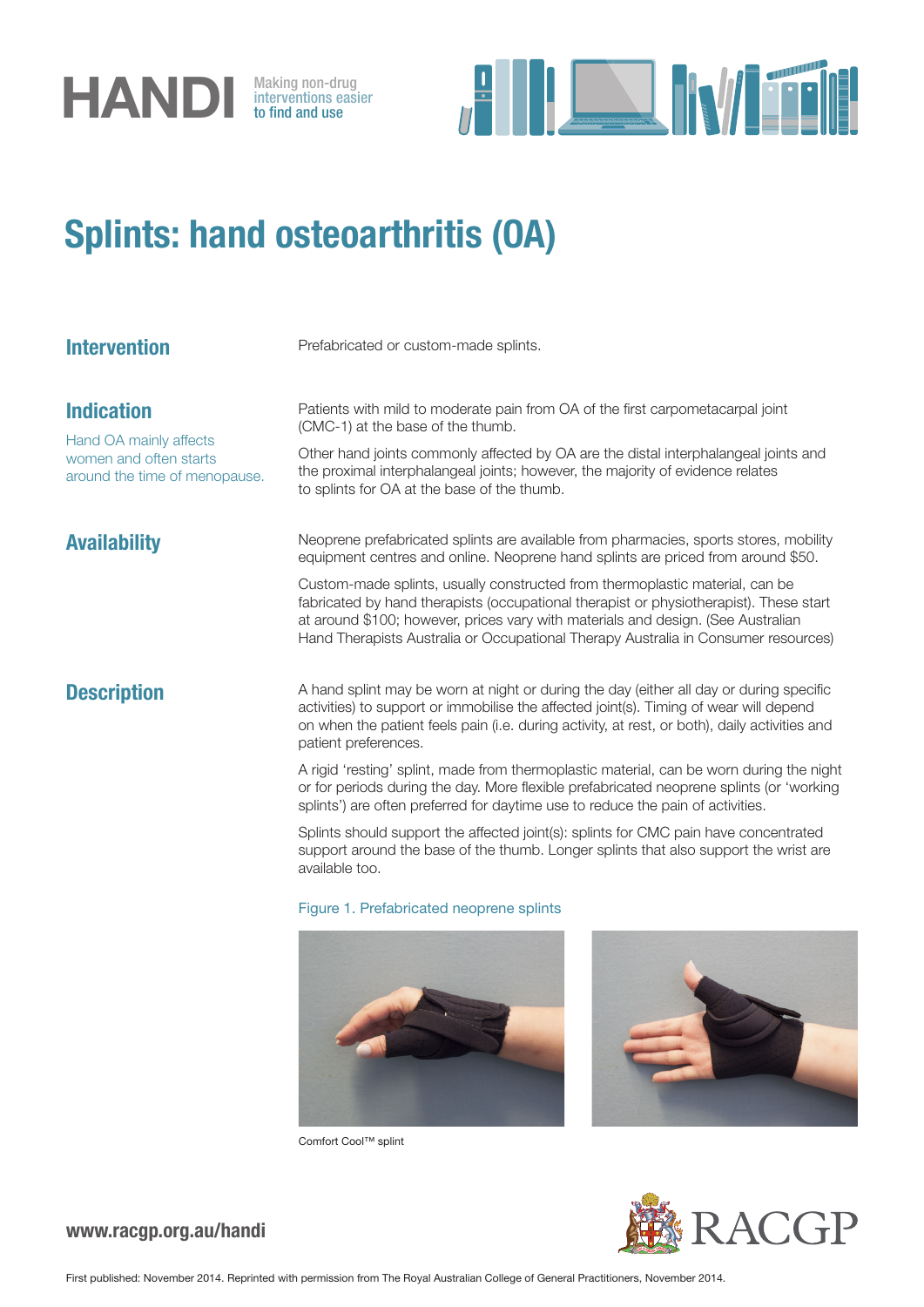# **HANDI** Making non-drug<br>to find and use

interventions easier to find and use



# **Description**

### Figure 2. Custom-made thermoplastic night splint



Reproduced with permission from the Annals of Internal Medicine from Rannou F, Dimet J, Boutron I et al. Splint for base-of-thumb osteoarthritis: a randomized trial. Ann Intern Med 2009;150:661–9.

### Figure 3. Custom-made thermoplastic day splint



Reproduced with permission from the Journal of Rehabilitation Medicine from Gomes Carreira AC, Jones A, Natour J. Assessment of the effectiveness of a functional splint for osteoarthritis of the trapeziometacarpal joint of the dominant hand: a randomized controlled study. J Rehabil Med 2010;42(5):469–74.



www.racgp.org.au/handi